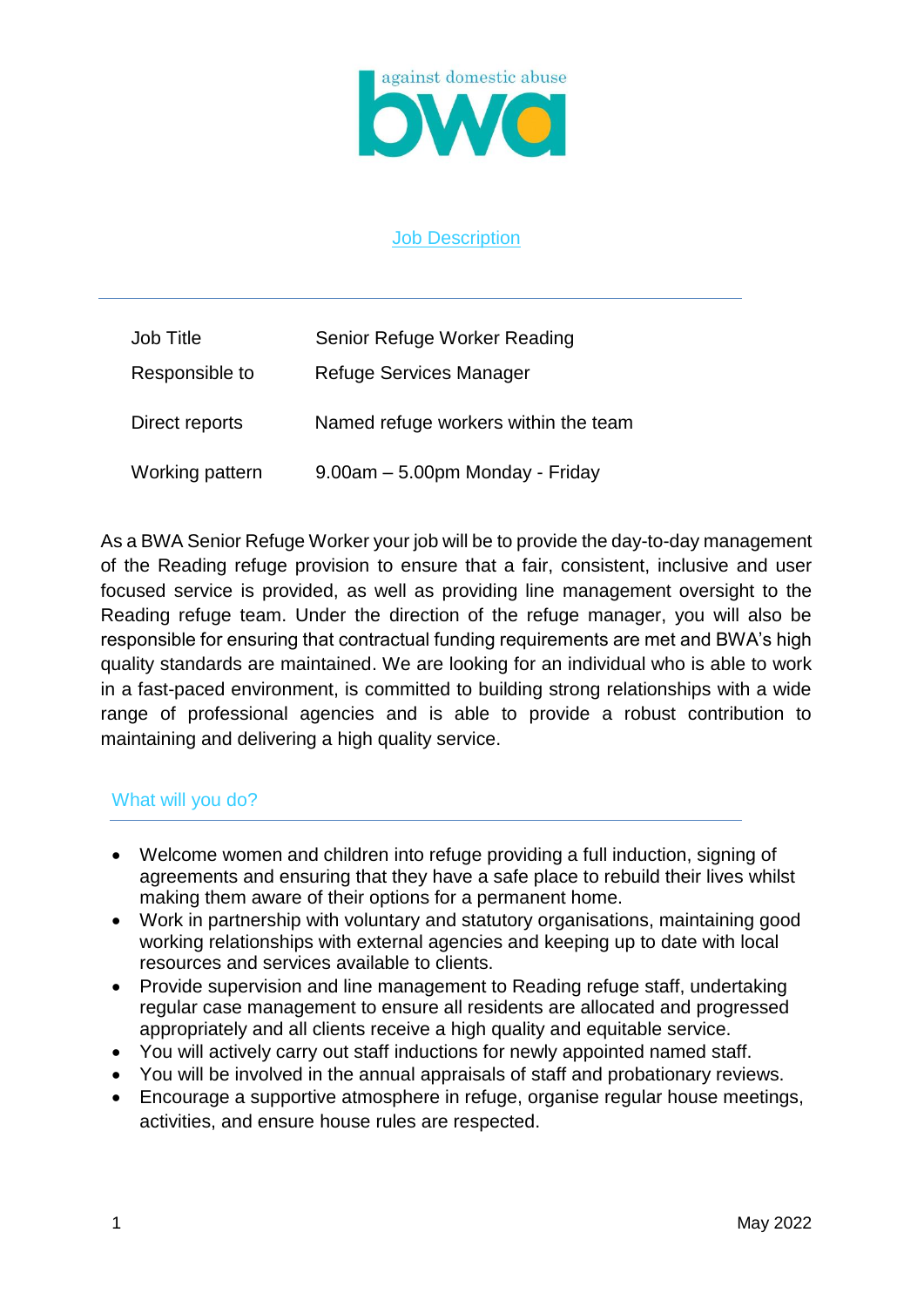

- Maintain the security and well-being of residents in BWA refuge, and promptly letting management know of any security or rule breaches especially those that might affect safety.
- Maintain accurate records in line with BWA procedures regarding all aspects of service delivery for monitoring and other purposes, including detailed case management records and the collation of statistics for quarterly reporting
- Deliver a client centred service by providing practical and emotional support to women and children including assessing their support needs through regular key working sessions and maintaining accurate casework records.
- Empower women to manage their own risk by assessing their support needs and developing individual plans to address the risk of harm. Ensure these are in place for each woman.
- Work in partnership both internally and externally to refer women and children to BWA and other stakeholder services to support their needs.
- Work with residents to ensure they have the knowledge and access to benefits and legal advice as required. Accompanying survivors to appointments where this is necessary.
- Promptly collect rent payments and ensure these are accurately recorded and banked.
- Support BWA to maintain a safe and healthy environment within refuge, with regular health and safety checks, testing of equipment and ensuring that the refuge remains comfortable with a good level of hygiene and cleanliness.
- Ensure that the needs of all residents are respected, especially those who face barriers to accessing service because of ethnicity, sexuality, disability or other hard to reach groups.
- Work within and support BWA's policies and procedures including maintaining confidentiality and professional boundaries across all of your work.
- Be the voice of the women and children we represent by ensuring that their experiences are accurately reflected and that complaints are dealt with via the BWA complaints policy.
- Ensure that any safeguarding issues for children or vulnerable adults are raised immediately with BWA management as per BWA policies.
- Work as a member of the BWA Refuge team, covering absences where necessary and working across sites, attending individual supervisions, team meetings and training.
- Provide on call backup support to BWA's out of hours' service.

This list is a guide to the tasks of the role not exhaustive. We need someone in this role to respond flexibly to the needs of our services to survivors.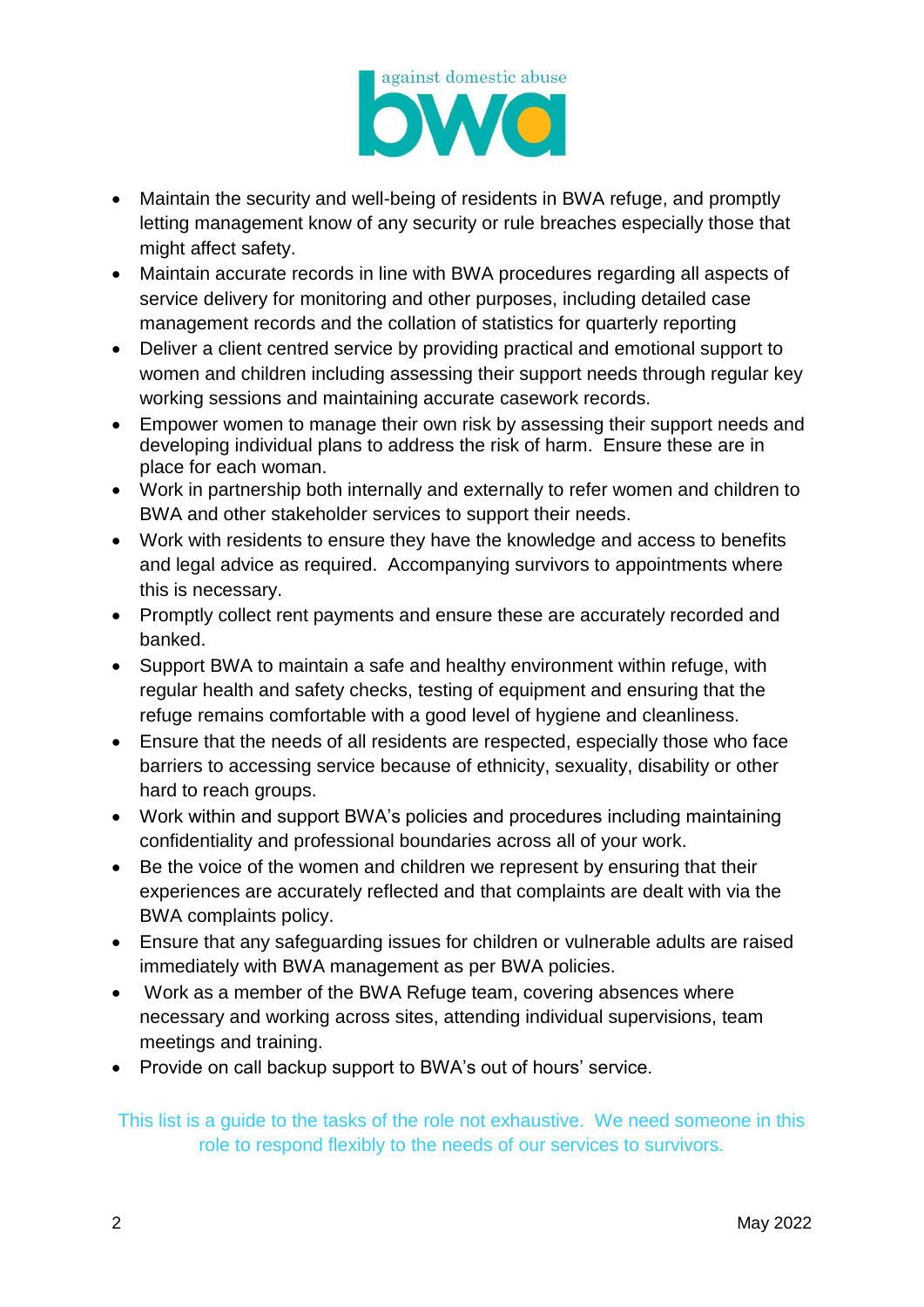

| <b>Person Specification</b>                                                                                                                                                                                    | <b>Essential or</b><br><b>Desirable</b> | <b>Assessment</b><br>Method* |
|----------------------------------------------------------------------------------------------------------------------------------------------------------------------------------------------------------------|-----------------------------------------|------------------------------|
| Good standard of general education                                                                                                                                                                             | Е                                       | A                            |
| Able to work with a range of stakeholders to develop<br>professional working relationships to support clients.                                                                                                 | E                                       | A/I                          |
| Experiencing of reviewing risks with survivors of<br>domestic abuse and devising safety plans                                                                                                                  | D                                       | A/I                          |
| Evidence of the ability to build and develop supportive,<br>professional relationships with individuals in crisis to<br>enable them to plan and set realistic and achievable<br>goals                          | Е                                       | A/I                          |
| Evidence of the ability to work with individuals from all<br>backgrounds, including an understanding of how to<br>provide services appropriate to diverse client groups e.g.<br><b>BAMER and LGBT+ clients</b> | E                                       | A/I                          |
| Knowledge of the impact of all forms of domestic abuse<br>on survivors and their children, including honour-based<br>abuse, forced marriage and FGM                                                            | E                                       | A/I                          |
| Experience of line management, provision of supervision<br>and case management, and performance management.                                                                                                    | E                                       | A/IT                         |
| Working within Safeguarding Children & Adult<br>procedures                                                                                                                                                     | E                                       | A/I/T                        |
| Knowledge of processes relevant to those accessing<br>support including knowledge of the civil and criminal                                                                                                    | D                                       | A/I                          |